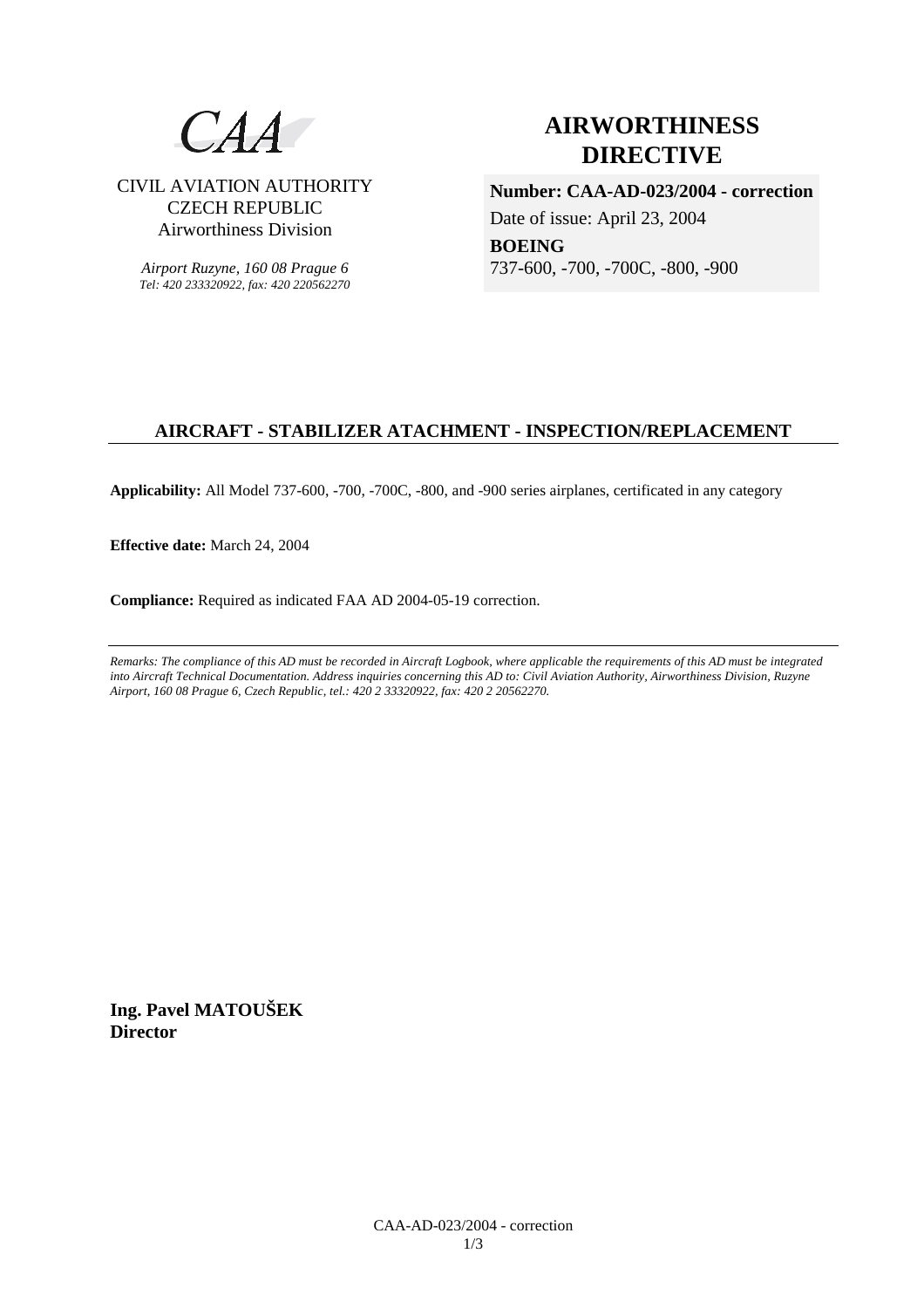# **2004-05-19 Boeing:** Amendment 39-13514. Docket 2004-NM-03-AD.

*Applicability:* All Model 737-600, -700, -700C, -800, and -900 series airplanes, certificated in any category.

*Compliance:* Required as indicated, unless accomplished previously.

To detect and correct damaged rear spar attach pins or front spar attach bolts, which may lead to failure of the bolts or pins, and consequent loss of the stabilizer and loss of controllability of the airplane, accomplish the following:

# **Initial Inspection**

(a) Do a detailed inspection of the rear spar attach pins and front spar attach bolts that attach the horizontal stabilizers to the horizontal stabilizer center section for damage (e.g., pitting, corrosion, no plating (pins only), galling (bolts only), or wear), per the Accomplishment Instructions of Boeing Service Bulletin 737-55-1086, dated December 11, 2003. The inspection must be done at the later of the times specified in the threshold and applicable grace period columns in Table 1 of this AD.

| Table 1,-Initial Comphaned Thile                                                                                                                                                                                                                  |                                                                                                                                                                                                                                                                                                                                                                                                                                                                               |  |
|---------------------------------------------------------------------------------------------------------------------------------------------------------------------------------------------------------------------------------------------------|-------------------------------------------------------------------------------------------------------------------------------------------------------------------------------------------------------------------------------------------------------------------------------------------------------------------------------------------------------------------------------------------------------------------------------------------------------------------------------|--|
| <b>Threshold</b>                                                                                                                                                                                                                                  | <b>Grace period</b>                                                                                                                                                                                                                                                                                                                                                                                                                                                           |  |
| Prior to the accumulation of 15,000 total flight cycles or<br>60 months since the date of issuance of the original<br>Airworthiness Certificate or the date of issuance of the<br>Export Certificate of Airworthiness, whichever occurs<br>first. | For airplanes on which Boeing Service Bulletin 737-55-<br>1074, dated August 15, 2002, has not been done as of the<br>effective date of this AD: Within 90 days after the<br>effective date of this AD.<br>For airplanes on which Boeing Service Bulletin 737-55-<br>1074, dated August 15, 2002, has been done as of the<br>effective date of this AD: Within 24 months or $6,000$<br>flight cycles since accomplishment of the service bulletin,<br>whichever occurs first. |  |

| <b>Table 1.-Initial Compliance Time</b> |  |
|-----------------------------------------|--|
|-----------------------------------------|--|

**Note 1:** For the purposes of this AD, a detailed inspection is defined as: "An intensive visual examination of a specific structural area, system, installation, or assembly to detect damage, failure, or irregularity. Available lighting is normally supplemented with a direct source of good lighting at intensity deemed appropriate by the inspector. Inspection aids such as mirror, magnifying lenses, etc., may be used. Surface cleaning and elaborate access procedures may be required."

## **Not Damaged and Not A Replaced or Repaired Pin or Bolt: Repetitive Inspections**

(b) If no damaged rear spar attach pin or front spar attach bolt is found during any detailed inspection required by paragraph (a) of this AD, and if that pin or bolt has not been replaced per paragraph (c) of this AD or repaired per Boeing Service Bulletin 737-55-1086, dated December 11, 2003, repeat the detailed inspection required by paragraph (a) of this AD thereafter at intervals not to exceed 9,000 flight cycles or 36 months, whichever occurs first, for that pin or bolt only.

## **Damaged Pin or Bolt: Corrective Actions**

(c) If any damaged rear spar attach pin or front spar attach bolt is found during any inspection required by this AD, before further flight, accomplish applicable corrective actions (e.g., repair; replacement of pin and/or bolt with a new one; and detailed inspection of a stripped pin for pitting, corrosion, or galling) per the Accomplishment Instructions of Boeing Service Bulletin 737-55-1086, dated December 11, 2003.

## **Replaced or Repaired Pin or Bolt: Repetitive Inspections**

(d) If any rear spar attach pin or front spar attach bolt has been replaced with a new part per paragraph (c) of this AD, repeat the detailed inspection required by paragraph (a) of this AD thereafter at intervals not to exceed 15,000 flight cycles or 60 months, whichever occurs first, for the replaced pin or bolt only.

(e) If any rear spar attach pin or front spar attach bolt has been repaired per paragraph (c) of this AD, repeat the detailed inspection required by paragraph (a) of this AD thereafter at intervals not to exceed 9,000 flight cycles or 36